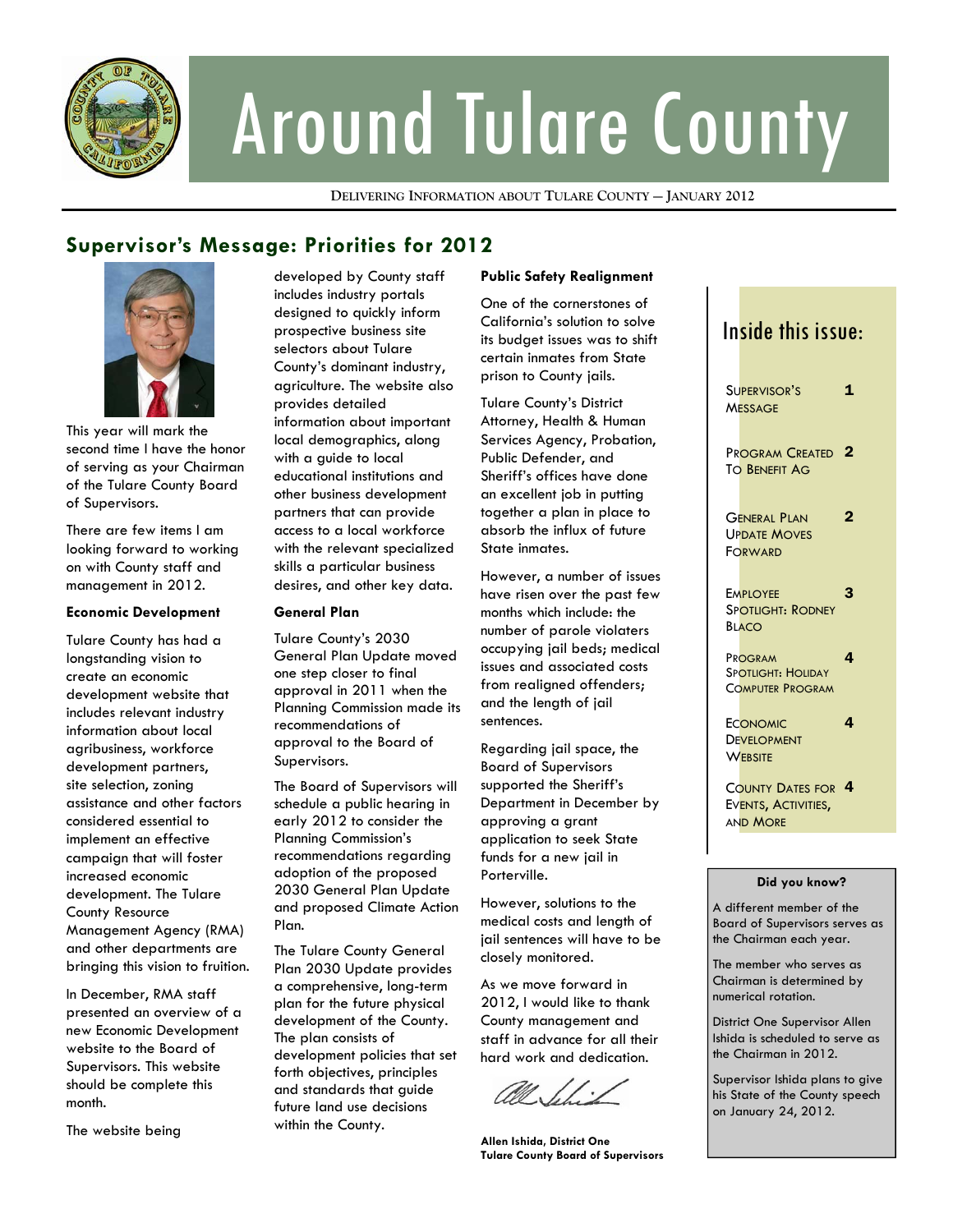## Around Tulare County: www.aroundtularecounty.com

## **Public/Private Partnership Benefits County Ag**

"This type of service may be critical for the protection of agricultural crops from a freeze or other type of weather occurrence or accident." Supervisor Phil Cox

Tulare County's agriculture community has a new tool to use to keep their farms running when an electrical outage occurs during extreme weather conditions or other unforeseen incidents.

The Electrical Agriculture Wind Machine/Ag-Well Emergency Program provides a 24-hour, on-call service to farmers – Southern California Edison (SCE) and Pacific Gas & Electric (PG&E) customers – when an electrical outage occurs. The program is a partnership between the two utility companies and the Tulare County Resource Management Agency's (RMA) Building Department, who issues the appropriate electrical permits when an outage occurs.

How does it work?

- Owner or contractor calls 1-877-770-2960 for SCE or 1-800-743-5000 for PG&E.

- RMA staff is contacted by utility and receives outage information.

- RMA staff contacts owner or contractor to visit site location and approves an inspection to release power.

- Owner or contractor applies for an Electrical Building Permit within two working days of the electrical reconnection.

Tulare County Farm Bureau Executive Director Patricia Stever-Blattler said the agriculture community is appreciative of the County's efforts to implement this new emergency response service program.

"Agriculture depends on many factors, and when weather or unforeseen circumstances disrupt power to critical agricultural equipment like pumps or wind machines, it is important for farmers to have access to emergency response services and be able to get service reconnected in real time," Stever-Blattler said. "In the winter months in particular with frost conditions so volatile, having the ability for a grower to access the County's inspection services and reestablish service on a wind machine or pump could be the difference in saving the crop and potentially protecting tens of thousands of dollars in crop investments

and farm income."

Tulare County Supervisor Phil Cox said the program extends beyond extreme weather conditions.

"This type of service may be critical for the protection of agricultural crops from a freeze or other type of weather occurrence or accident," Supervisor Cox said. "Agriculture is the life blood of the San Joaquin Valley and this program will help protect valuable commodities, and, in the long run, preserve jobs."

RMA Chief Building Official Dennis Lehman said the 24 hour emergency program will benefit the agricultural community tremendously.

"Prior to the program's creation, RMA staff would only respond during normal County working hours," Lehman said. "If a farmer needed service on a Friday night during cold temperatures, a fix to the issue could last all weekend. This is a proactive step to assisting our agricultural community."



Tulare County's General Plan 2030 Update moved one step closer to final approval at the December 7 Planning Commission meeting.

By a unanimous 7-0 vote, the Tulare County Planning Commission approved the following recommendations to the Board of Supervisors: approve the certification of the proposed Final Environmental Impact Report (FEIR) for the proposed General Plan 2030 Update

and proposed Climate Action Plan; adoption of the proposed General Plan 2030 Update; and adoption of the proposed Climate Action Plan. The vote was not an approval or certification. The General Plan Update and supporting documents will now be brought to the Board of Supervisors for review and final approval.

**General Plan 2030 Update Moves Forward** 

The Board of Supervisors will schedule a public hearing in early 2012 to consider the

Planning Commission's recommendations regarding adoption of the proposed General Plan 2030 Update and proposed Climate Action Plan.

For further information regarding this project, contact David Bryant, Project Planner, at (559) 624-7000. Information is also available online at:

**www.generalplan.co.tulare.ca.us**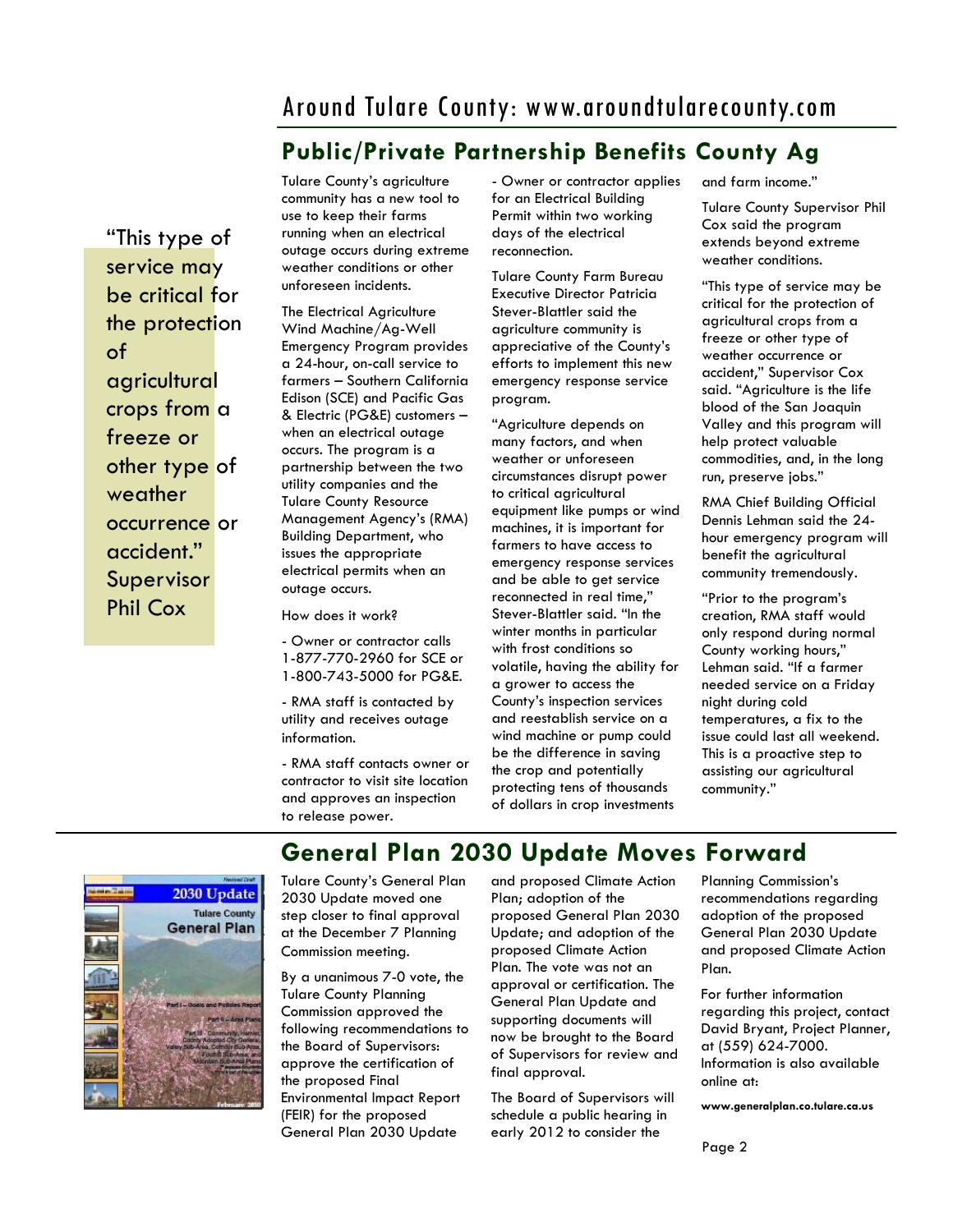## **Employee Spotlight: Rodney Blaco**



**Name:** Rodney M. Blaco **Title:** Deputy District Attorney **Years of Service:** One year **Duties:** Responsible for

prosecuting Consumer and Environmental crimes.

**Family:** Married to Lia and expecting their first child, a girl, on April 4<sup>th</sup>.

**Hobbies:** Playing soccer, softball and flag football. Coaching baseball, football and soccer. Reading.

#### **Clubs/Organizations:**  Member, Visalia-Mineral King Masonic Lodge No. 128. President, Visalia American Little League. Coach, West Yosemite Valley Youth Football League.

#### **What is your most rewarding experience as a County employee?**

My position with the District

Attorney's Office allows me to be proactive in protecting the citizens of Tulare County from both consumer fraud and environmental hazards. A recent issue I was involved in addressing was working to eliminate the illegal sales of cosmetic contacts within the County. These sales pose a serious health risk to the children and young adults in our community who purchase and use them without proper medical instruction or supervision. While these types of cases don't make headlines, I feel as though I'm helping protect our community from those who would seek to take advantage of, defraud or harm Tulare County's residents. Because of this, every day, I get to work on matters that are personally rewarding, have a positive impact in our community and allow me to fulfill the notion that…we should always do the right thing for the right reason.

#### **Please tell us something other employees might not know about you?**

I once lectured on democracy in rural China. I was selected

to participate in a service learning program, focusing on poverty alleviation, through Tsinghua University in Beijing. As part of the program I spent time in rural China visiting villages and working with students and teachers at a middle school. When the opportunity presented itself, (i.e. the 'Party' members were not present) I was asked to speak about democracy, freedom of speech, etc. to the teachers. Following the end of the program, I spent two weeks backpacking by myself around China. It was an amazing experience.

#### **Where is your favorite place to visit in Tulare County?**

My wife and I are big baseball fans, so attending Rawhide games was the highlight of our first year in Tulare County. We hope to explore more of the County as we continue to put roots down in the community.



**There are many County employees who are doing outstanding things for their community outside of their job.** 

**Do you know a County employee who should be in the spotlight? Let us know at:** 

**[newsletter@co.tulare.ca.us](mailto:newsletter@co.tulare.ca.us?subject=Employee%20spotlight)**

#### News Update on Rodney Blaco:

Blaco teamed up with Probation Department employee Juan Garcia and Tulare County Office of Education employee Adam Valenica to coach the Visalia Hurricanes to the West Yosemite Youth Football League Peewee Championship. The team finished with a 8-1-1 regular season and went 3-0 in the playoffs. Congratulations Rodney!

## **Program Spotlight: Holiday Computer Program**

In December, the Tulare County Board of Supervisors, Tulare County Office of Education, Visalia Rotary clubs, and Office Depot partnered to deliver 100 computers to children. School officials nominated children to receive computers based on their outstanding character and good citizenship.

The County of Tulare contributed 100 computers and matching flat screens that were due to be sold as

surplus. The Latino Rotary Club donated funding so that the surplus computers could be delivered to children. Each computer was tested and Windows XP operating systems was installed.

County staff, Rotarians and other volunteers met at the Tulare County Surplus Store on Dec. 14 to load up vehicles with the computers and delivered them to students Countywide.





**Loaded in to trucks by volunteers.** 



**District Three Supervisor Phil Cox delivers computers to students.** 

**Want your program to be in the spotlight? Please send suggestions to:**